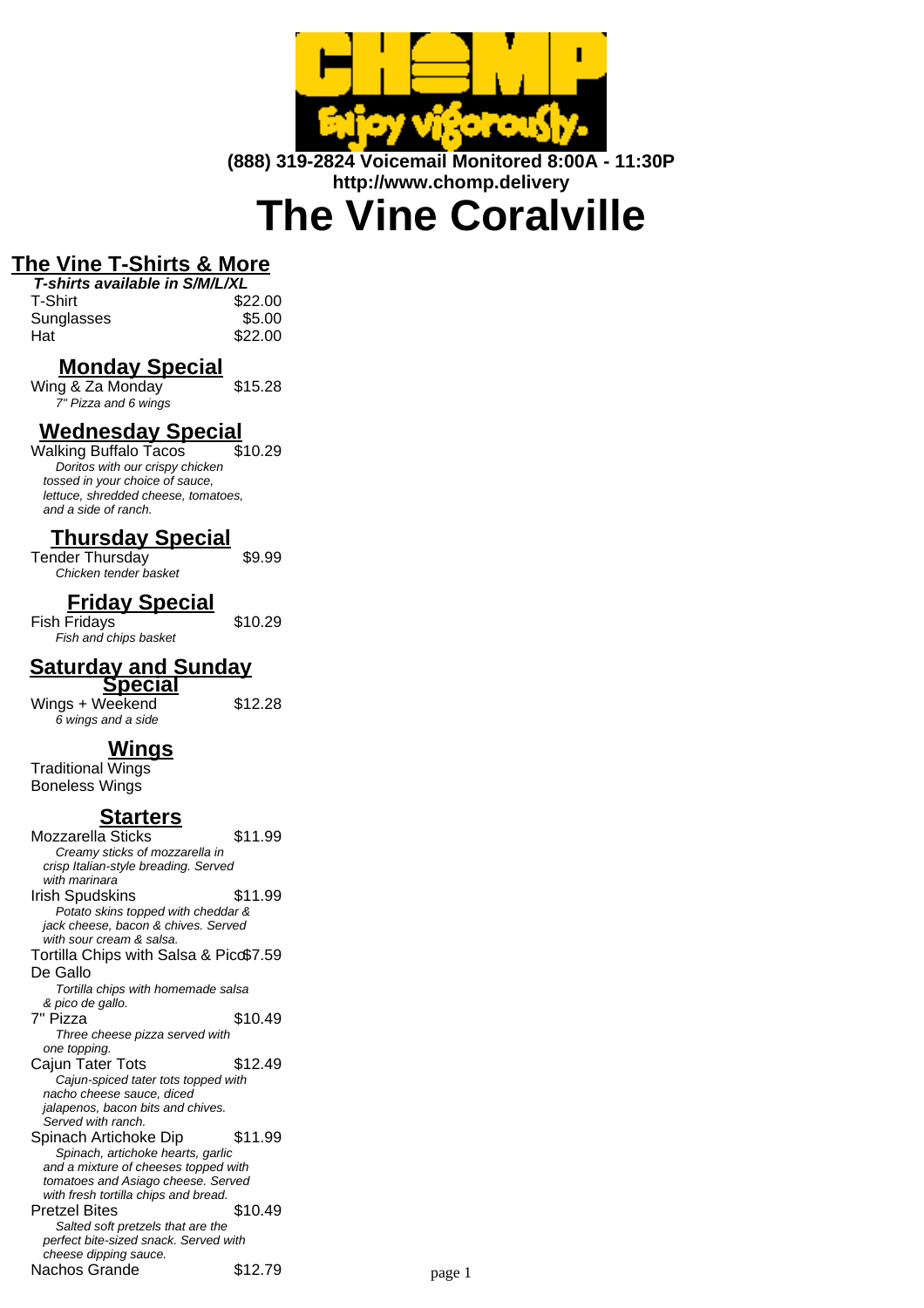Crisp tortillas topped with refried beans, cheddar & jack cheeses, jalapenos, tomatoes & lettuce. Served with salsa & sour cream. Cheese Fries (Full) \$10.99 Seasoned fries piled high and topped with melted cheese and chives. Served with ranch. Cheese Fries (half) \$7.59 Seasoned fries piled high and topped with melted cheese and chives. Served with ranch. Buffalo Chicken Quesadilla (Full) \$13.99 Flour tortilla loaded with crispy chicken tossed in your choice of wing sauce & filled with cheese, jalapenos, chives & tomatoes. Served with ranch. Buffalo Chicken Quesadilla (Half) \$9.59 Flour tortilla loaded with crispy chicken tossed in your choice of wing sauce & filled with cheese, jalapenos, chives & tomatoes. Served with ranch. Cheese Quesadilla (full) \$10.99 Flour tortilla filled with cheese tomatoes, chives & jalapenos. Served with salsa & sour cream. Cheese Quesadilla (half) \$7.29 Flour tortilla filled with cheese tomatoes, chives & jalapenos. Served with salsa & sour cream. Chili \$4.99 **Vine Favorites** 7" Pizza and 6 Traditional Wings \$15.99 Three-Cheese pizza served with one topping and 6 wings. Fried Green Beans \$9.99 Crispy green beans, battered and fried to perfection. Served with ranch. Chicken Tender Basket \$12.49 Three chicken tenders served with french fries and ranch. Sweet Potato Fries \$10.59 A combination of salty and sweet. Served with ranch. Sour Cream and Chive Fries \$10.29 French fries seasoned with sour cream and chives. Served with ranch. Basket of Fries \$6.99 A large serving of seasoned fries. Basket of Tater Tots \$10.49 Hot, fresh and crispy. Served with ranch. Build Your Own Basket \$10.99 Select 2 different Items below: Tater Tots, Fries, Onion Rings, Sour Cream & Chives or Sweet Potato Fries. Golden Onion Rings (full) \$11.29 Thick-sliced onion rings, beer-battered and cooked crispy until golden brown. Served with ranch. Golden Onion Rings (half) \$7.29 Thick-sliced onion rings, beer-battered and cooked crispy until golden brown. Served with ranch. Fish and Chips \$14.99 Golden fried beer-battered fish. Served with seasoned fries, coleslaw and tartar sauce. Little Jo's \$13.99 Four burgers on mini buns with grilled onions, pickles and American cheese. Little Jo's and Fries \$11.99 Two burgers on mini buns with grilled onions, pickles and American cheese. Served with fries. example 2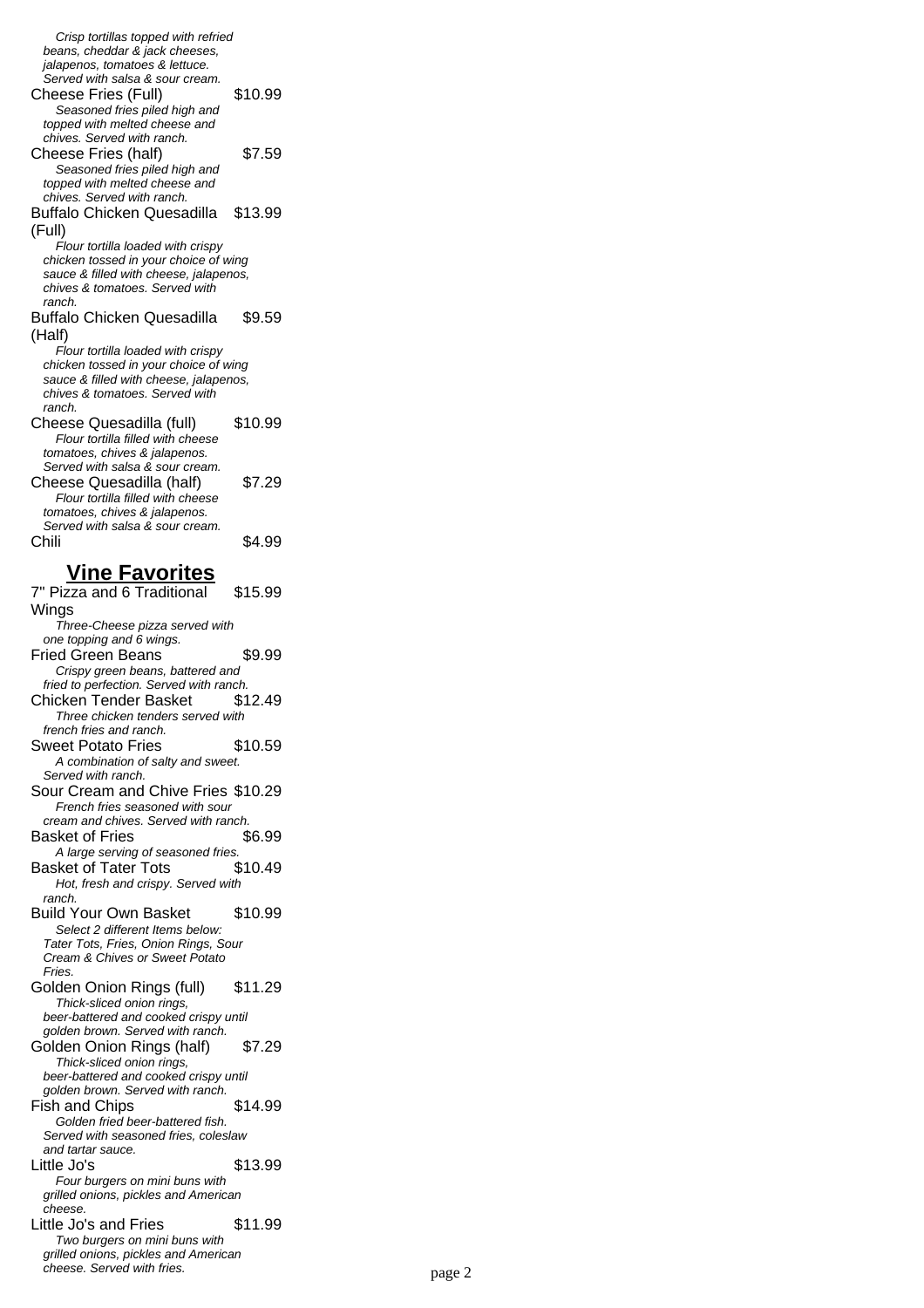#### **Burgers**

**All burgers are cooked to order. Our hamburgers are 100% pure beef patties served on a fresh roll with lettuce, onions and pickles** Ultimate Jo \$16.54 American, provolone and cheddar cheeses, bacon, grilled mushrooms and onions on thick sourdough bread. Plain Ol' Jo \$14.54 Cooked to your order. Mo Jo \$16.54 Crisp bacon, Sauted mushrooms and Swiss cheese. Smoky Jo \$16.54 Crisp bacon, Vine's barbecue and cheddar cheese. California Jo \$16.54 Homemade guacamole, bacon and creamy Swiss cheese. Sourdough Jo \$16.54 Asiago, creamy Swiss, mozzarella cheese, sauted mushrooms and grilled onions on thick sourdough bread. Peppercorn Jo \$16.54 Crusted with black pepper and spices, topped with cheddar cheese and onion rings. Served with chipotle mayo. Jo Jo **316.54** Crisp bacon and American cheese. Bleu Cheese Jo \$16.54 Topped with bleu cheese crumbles and smoked bacon. Southwest Jo \$16.54 Pepperjack cheese and jalapenos Patty Melt \$16.54 Grilled onions and Swiss cheese. Served on rye bread. Impossible Burger \$17.74 A delicious burger made entirely from plants. Our impossible burger is served with tomato, lettuce, and pickle on a whole wheat bun.

### **Sandwiches**

Tavern Philly **\$15.79** Thinly-sliced top round steak or marinated chicken breast with grilled onions and peppers, topped with melted American and swiss cheese. Served on a sub roll. Pork Tenderloin \$15.79 Breaded the old-fashioned way. Served with lettuce, onions and a side of chipotle mayo. Malibu Chicken \$15.79 Lightly seasoned grilled chicken breast topped with crisp bacon, swiss cheese and lettuce. Served on a whole wheat bun with a side of honey mustard. Chicken Cordon Bleu \$15.79 Grilled chicken breast, ham and melted swiss cheese on toasted sourdough bread. Served with a side of honey mustard. Crispy Buffalo Chicken \$15.79 Crispy chicken tossed in your favorite wing sauce. Served with lettuce on a whole wheat bun with a side of ranch. Brentwood Sourdough Chickem 5.79 Diced chicken breast with melted mozzarella and provolone cheese, sauted mushrooms and our homemade roasted red pepper sauce on sourdough bread. French Dip \$15.79 Thinly-sliced top round steak piled page 3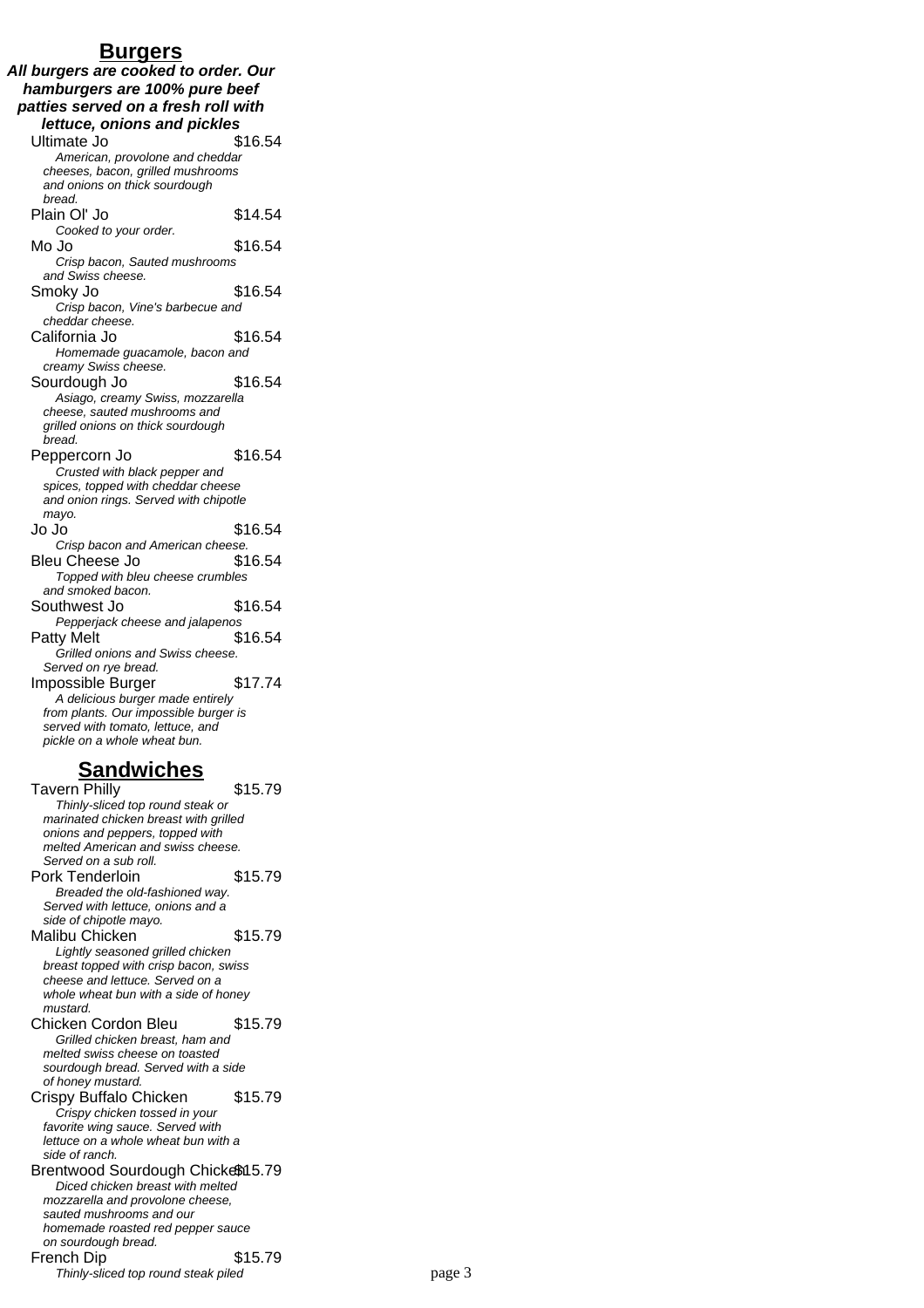high with melted swiss cheese. Served on a sub roll with a side of au jus. Reuben \$15.79 Tender corned beef with melted swiss cheese, thousand islands and sauerkraut. Served on rye bread. Monte Carlo Club \$15.79 Smoked turkey, ham, bacon, American cheese, lettuce and tomato on grilled sourdough bread. Served with a side of chipotle mayo. Smoked Turkey Melt \$15.79 Turkey, bacon, Swiss cheese, lettuce, tomato, and onion. Served on a sub roll with a side of honey mustard. BLT \$12.99 Crispy bacon, lettuce and tomato on grilled sourdough bread. **Wraps** Served on a flour or a whole wheat **tortilla** Buffalo Chicken Wrap \$15.79 Chicken tenders tossed in your favorite wing sauce with sauted peppers and onions, lettuce, tomatoes and cheese. Chicken Fajita Wrap \$15.79 Chicken breast with bell peppers, onions, lettuce, tomatoes, guacamole and cheese. Served with southwest dressing. Smoked Turkey Melt Wrap \$15.79 Grilled turkey, crispy bacon, lettuce, tomato, onion and Swiss cheese. Served with a side honey mustard. Monte Carlo Wrap \$15.79 Smoked turkey, ham, bacon, American cheese, lettuce and tomato. Served with a side of chipotle mayo. Chicken Caesar Wrap \$15.79

Grilled chicken with crisp romaine lettuce and Asiago cheese tossed in our creamy Caesar dressing. Vegetarian Buffalo Wrap \$15.79 Garden-burger tossed in your favorite wing sauce with sauted peppers, onions, lettuce, tomatoes

and cheese. Served with ranch Carne Asada Wrap \$15.79 Seasoned carne asada with pico de gallo and guacamole. Served with a side of salsa Verde.

#### **Salads**

Grilled Chicken Caesar Salad\$15.99 Classic Caesar tossed with grilled chicken breast, crisp romaine, Asiago cheese, homemade croutons, creamy Caesar dressing and garlic bread. Grilled Chicken Salad \$15.99 Grilled chicken breast on fresh garden greens. Served with red onions, tomatoes, mixed cheeses and garlic bread. Big Country Salad \$15.49 Ham and turkey on crisp greens with red onions, tomatoes, mixed cheeses and garlic bread. Buffalo Chicken Salad \$15.99 Crispy chicken breast tossed in your favorite Vine wing sauce on fresh garden greens. Served with tomatoes, red onions and mixed cheeses and garlic bread. Faiita Salad **\$15.99** Fajita-seasoned chicken breast or seasoned ground beef on fresh garden greens with mixed cheeses, page 4